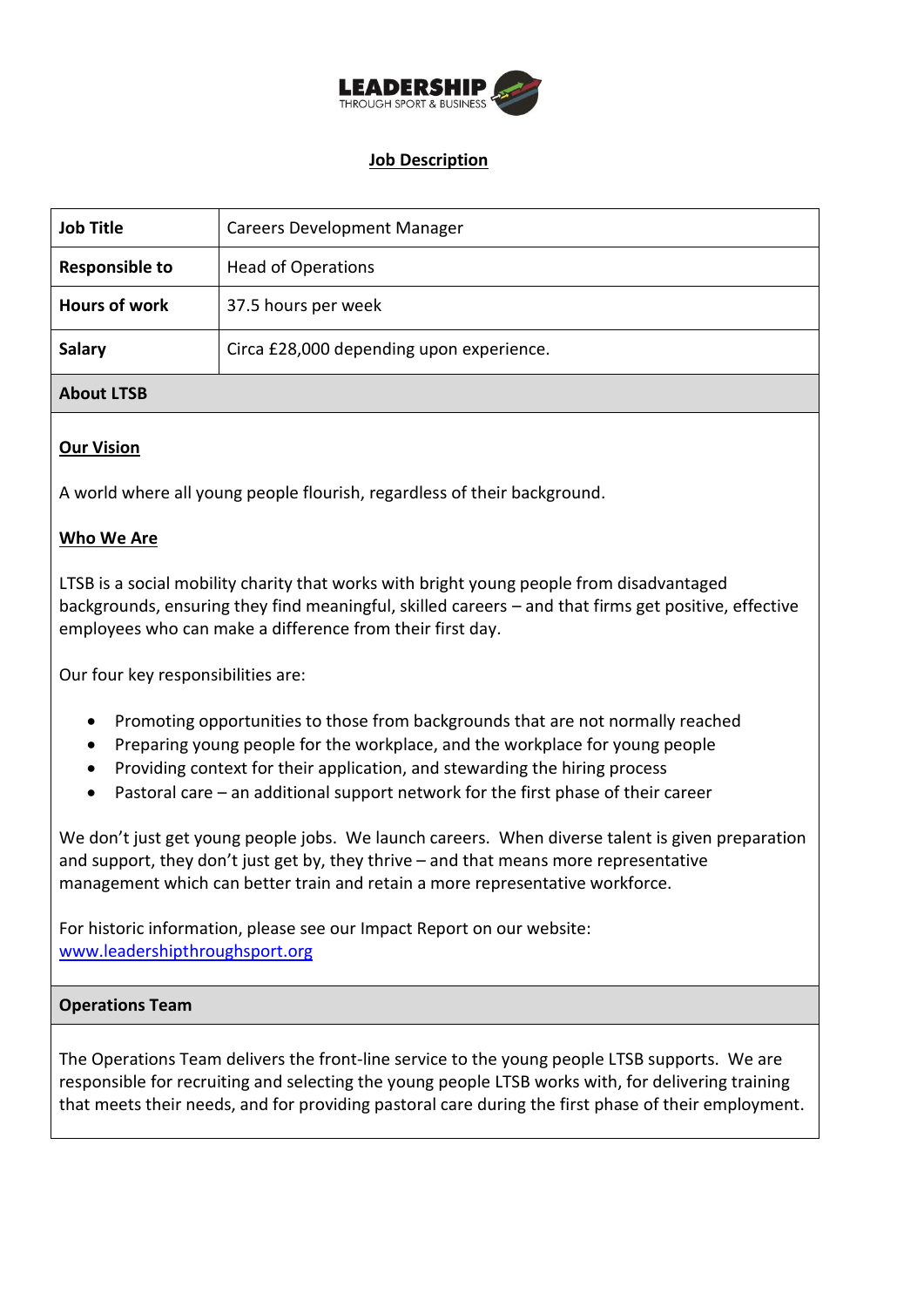

### **Careers Development Manager**

Our Careers Development Managers (CDMs) are the main point of contact for the young people who we support.

CDMs manage, develop and support cohorts of young people, aged  $16 - 24$  (depending on the specific programme). CDMs act as role models and inspire young people. They have a proven commitment to improving the lives of young people from disadvantaged backgrounds, and they have a good understanding of social mobility, diversity and inclusion issues.

The main focus of the role is the development of young people into meaningful careers. CDMs will lead the delivery of workshops to their cohorts to improve their employability (e.g. interview techniques) and to enhance their personal and leadership abilities (e.g. critical thinking). Depending on the programme, young people may study for a qualification as part of the preemployment phase, and the CDM will support them to achieve that qualification.

Once young people from the cohort are placed into employment, the CDM is responsible for monitoring the progress of each young person and liaising with their employer where necessary, mostly at line manager level, and supported by the LTSB employment team. Most young people are placed into apprenticeships, so the CDM is also responsible for monitoring the performance of each young person through their apprenticeship studies and liaising with the training provider as appropriate.

CDMs will be allocated to specific programmes. They may operate in a particular sector, or across a defined geographical area, or to place young people with a known employer. Each CDM may be assigned to a Programme Manager to enable the delivery of one or more of LTSB's programmes.

LTSB does not have its own offices, so CDMs will usually work from home. When appropriate, workshops may be delivered remotely (e.g. across Zoom) or may be hosted in a corporate venue.

As LTSB is a charity which receives funding from a variety of sources, and places young people with a range of employers, CDMs must maintain accurate and timely records of the progress of their cohorts.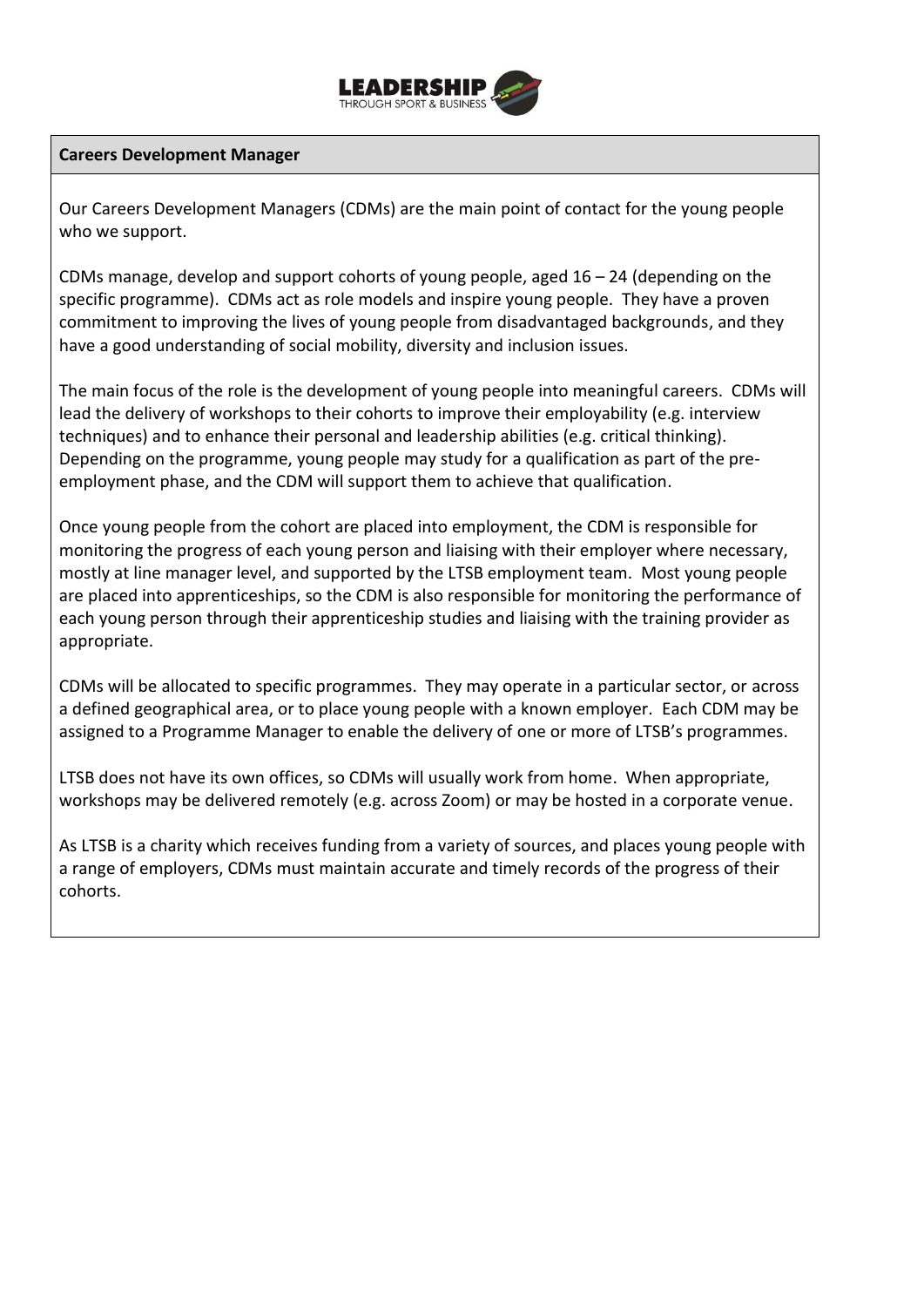

# **Main Responsibilities**

# **Interviewing and selecting young people for cohorts:**

- Active recruitment for assigned programmes, including establishing and maintaining referral networks, working closely with LTSB's Recruitment Manager
- Manage the progress of allocated candidates through our selection process efficiently, with a high standard of communication
- We are committed to increasing participation of young women in all of our programmes. The CDM will contribute to developing and delivering initiatives to increase the number of females participating in and completing our programmes.
- We are keen to support more care-experienced young people into our programmes
- Record recruitment pathways, analyse and report on results

## **Delivery of workshops and monitoring of young people's progress through the LTSB programme:**

- Develop a programme that meets the LTSB curriculum and responds to the needs of individuals in the cohort
- Deliver the programme curriculum, including employability workshops
- Management of progress reports and maintenance of records
- Formulate individual development plans and provide regular 1:1 feedback to young people
- Liaison with delivery partners, hosts for activities, and guest speakers
- When appropriate, work closely with LTSB's Partnerships Manager to secure support and space to deliver workshops in corporate environments
- Work with LTSB's Employment Team to help secure outcomes for all young people

# **Individual pastoral care during the LTSB programme and the initial phase of each young person's career:**

- Maintain and develop employer relationships (potentially creating further opportunities)
- Conduct regular support meetings with each young person during placement, providing personal development and pastoral support
- Develop and manage professional relationships with representatives from employers, such as those volunteering as mentors to our young people

#### **General responsibilities:**

- Accurate and timely record keeping throughout all stages of a young person's journey through the LTSB programme and the initial phase of their career
- CDMs will be willing to work flexibly and be prepared to work occasional evenings and weekends where necessary and perform other duties as reasonably requested
- The CDM will be required to adhere to policies and procedures outlined by the Head of Operations and Chief Executive